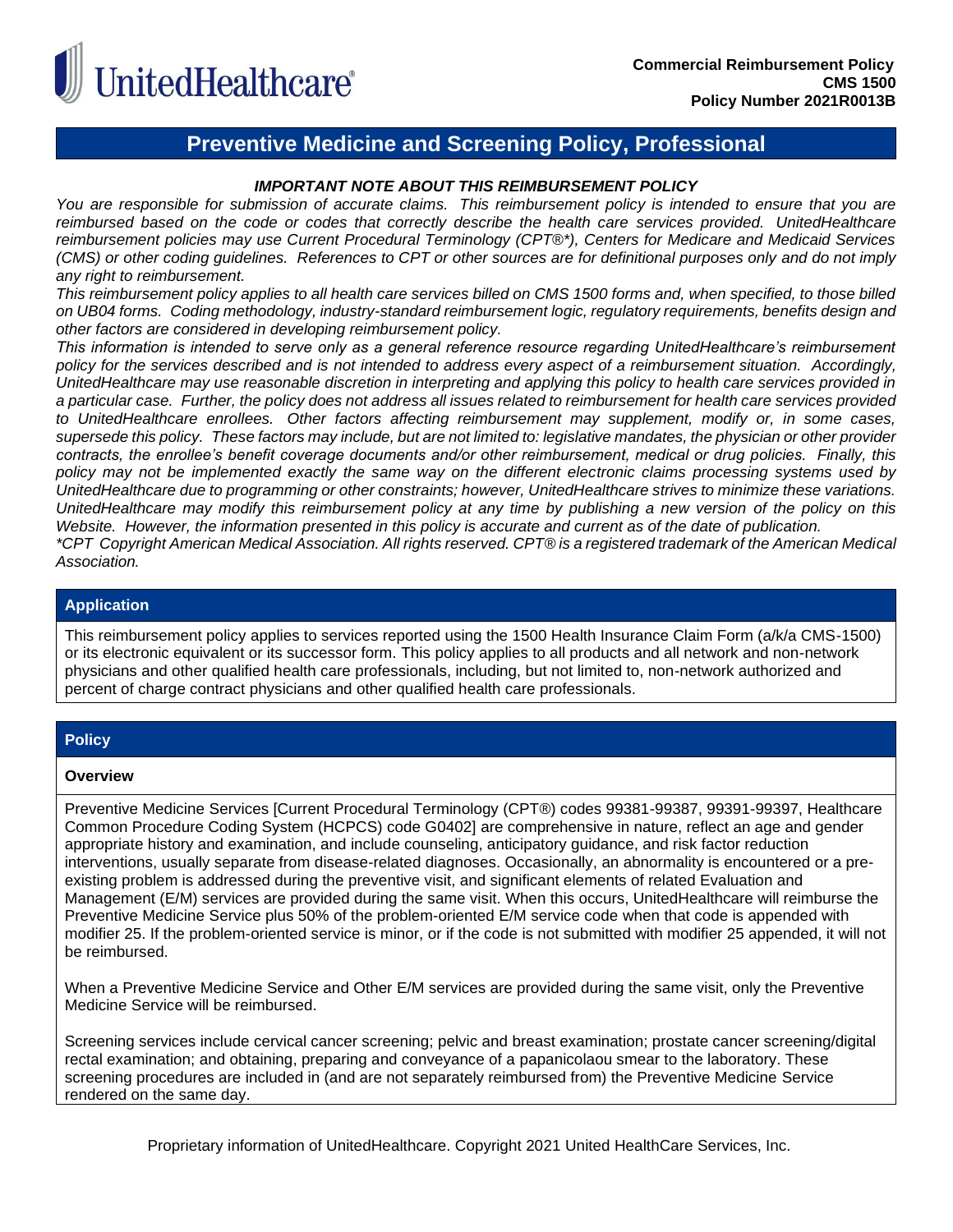Prolonged services are included in (and not separately reimbursed from) preventive medicine codes.

Counseling services are included in (and not separately reimbursed from) preventive medicine codes.

Medical nutrition therapy services are included in (and not separately reimbursed from) preventive medicine codes.

Visual function screening and visual acuity screening are included in (and not separately reimbursed from) Preventive Medicine Services.

For a list of specific codes that are included in (and not separately reimbursed from) Preventive Medicine Services see the [Codes Section.](#page-3-0)

For the purposes of this policy, Same Specialty Physician or Other Qualified Health Care Professional is defined as a physician and/or other qualified health care professional of the same group and Same Specialty Physician or Other Qualified Health Care Professional reporting the same Federal Tax Identification number.

#### **Reimbursement Guidelines**

#### **Preventive Medicine Service and Problem Oriented E/M Service**

A preventive medicine CPT or HCPCS code and a problem-oriented E/M CPT code may both be submitted for the same patient by the Same Specialty Physician or Other Qualified Health Care Professional on the same date of service. If the E/M code represents a significant, separately identifiable service and is submitted with modifier 25 appended, UnitedHealthcare will reimburse the preventive medicine code plus 50% of the problem-oriented E/M code. UnitedHealthcare will not reimburse a problem-oriented E/M code that does not represent a significant, separately identifiable service and that is not submitted with modifier 25 appended.

#### **Preventive Medicine Service and Other E/M Service**

A preventive medicine CPT or HCPCS code and other E/M CPT or HCPCS codes may both be submitted for the same patient by the Same Specialty Physician or Other Qualified Health Care Professional on the same date of service. However, UnitedHealthcare will only reimburse the preventive medicine CPT or HCPCS code.

#### **Screening Services**

The comprehensive nature of a preventive medicine code reflects an age and gender appropriate examination. When a screening code is billed with a preventive medicine code on the same date of service by the Same Specialty Physician or Other Qualified Health Care Professional, only the preventive medicine code is reimbursed.

#### **Prolonged Services**

Prolonged services codes represent add-on services that are reimbursed when reported in addition to an appropriate primary service. Preventive Medicine Services are not designated as appropriate primary codes for the prolonged services codes. When prolonged service add-on codes are billed with a preventive medicine code on the same date of service by the Same Specialty Physician or Other Qualified Health Care Professional, only the preventive medicine code is reimbursed.

According to CPT and HCPCS, prolonged preventive service codes G0513-G0514 are considered add-on codes and should not be reported without the appropriate primary code. Refer to UnitedHealthcare's "Add-on Policy" for details.

#### **Counseling Services**

Preventive Medicine Services include counseling. When counseling service codes are billed with a preventive medicine code on the same date of service by the Same Specialty Physician or Other Qualified Health Care Professional, only the preventive medicine code is reimbursed.

#### **Medical Nutrition Therapy Services**

According to CPT, for medical nutrition therapy assessment and/or intervention performed by a physician, report E/M or Preventive Medicine Service codes. When medical nutrition therapy codes are billed with a preventive medicine code

Proprietary information of UnitedHealthcare. Copyright 2021 United HealthCare Services, Inc.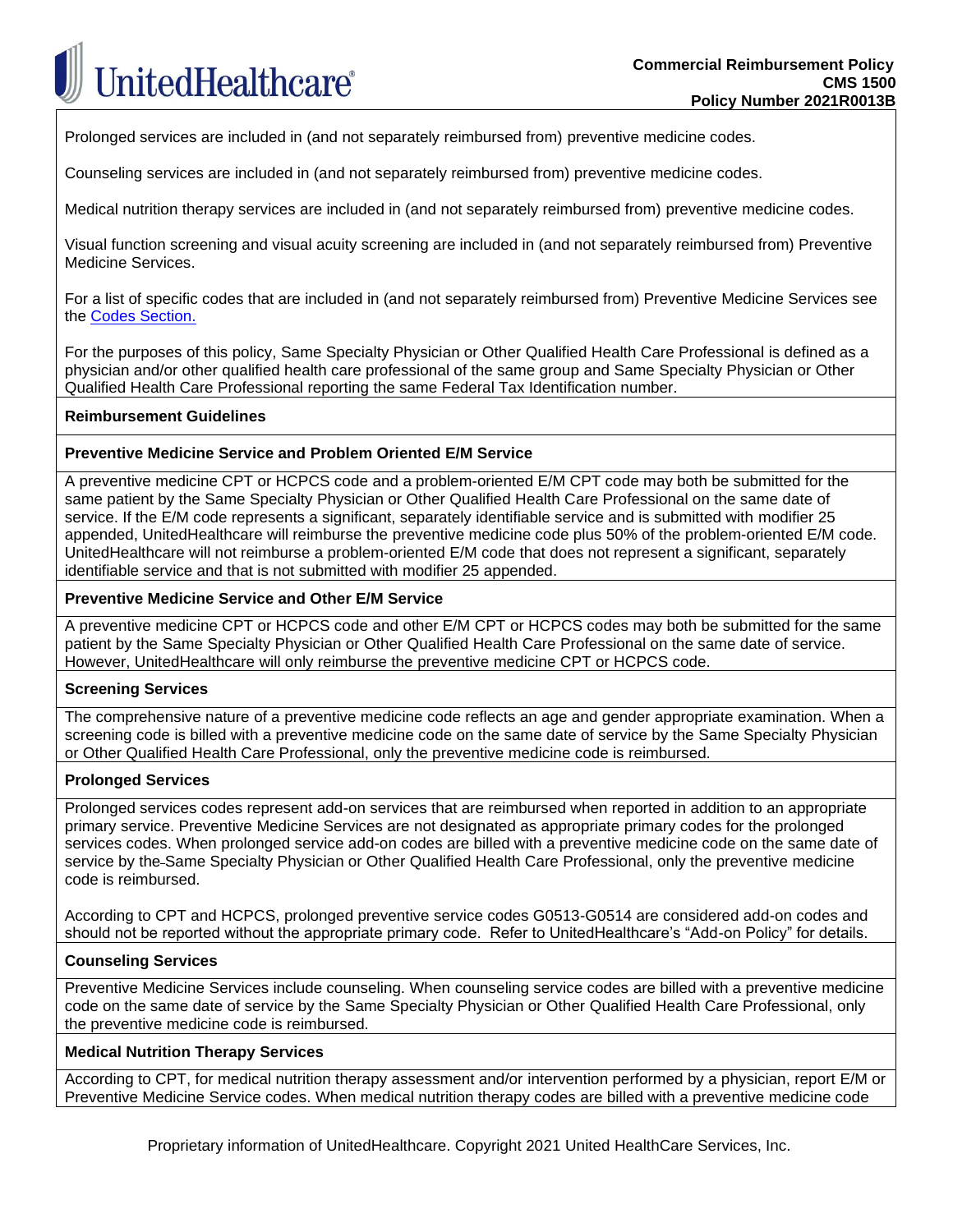**InitedHealthcare®** 

on the same date of service by the Same Specialty Physician or Other Qualified Health Care Professional, only the preventive medicine code is reimbursed.

#### **Visual Function and Visual Acuity Screening**

The comprehensive nature of a preventive medicine code reflects an age and gender appropriate examination. When visual function screening or visual acuity screening is billed with a preventive medicine code on the same date of service by the Same Specialty Physician or Other Qualified Health Care Professional, only the preventive medicine code is reimbursed.

#### **Modifiers**

25

#### **Definitions**

| <b>Preventive Medicine Services</b>                                                   | Includes annual physical and well-child examinations, usually in the absence                                                                              |
|---------------------------------------------------------------------------------------|-----------------------------------------------------------------------------------------------------------------------------------------------------------|
|                                                                                       | of a disease-related diagnosis.                                                                                                                           |
| <b>Same Specialty Physician or Other</b><br><b>Qualified Health Care Professional</b> | Physicians and/or other qualified health care professionals of the same group<br>and same specialty reporting the same Federal Tax Identification number. |

|              | <b>Questions and Answers</b>                                                                                                                                                                                                                                                                                                                                                                                                                                                                                                                                                                                                                                                                                                                                                                                                                                                                                                                                                                                                                          |
|--------------|-------------------------------------------------------------------------------------------------------------------------------------------------------------------------------------------------------------------------------------------------------------------------------------------------------------------------------------------------------------------------------------------------------------------------------------------------------------------------------------------------------------------------------------------------------------------------------------------------------------------------------------------------------------------------------------------------------------------------------------------------------------------------------------------------------------------------------------------------------------------------------------------------------------------------------------------------------------------------------------------------------------------------------------------------------|
|              | Q: Why does UnitedHealthcare reduce reimbursement to 50% for an E/M service (99202-99205 or 99212-99215<br>with modifier 25) billed for the same person on the same date of service as a Preventive Medicine Service?                                                                                                                                                                                                                                                                                                                                                                                                                                                                                                                                                                                                                                                                                                                                                                                                                                 |
| 1            | A: UnitedHealthcare recognizes that a visit may begin as a Preventive Medicine Service, and in the process of the<br>examination it may be determined that a disease related condition exists (E/M). When this occurs, the level of<br>decision-making during such a visit may be more complex than the decision-making during a preventive medicine<br>visit. However, there are elements of the Preventive Medicine Service (e.g., making the appointment, obtaining<br>vital signs, maintaining and stocking the exam room, etc.) that are duplicated in the reimbursement for an E/M<br>code; these duplicated practice expense services are 50% of the E/M cost.                                                                                                                                                                                                                                                                                                                                                                                 |
|              | Q: In what situation is CPT code 96110 reimbursable?                                                                                                                                                                                                                                                                                                                                                                                                                                                                                                                                                                                                                                                                                                                                                                                                                                                                                                                                                                                                  |
| $\mathbf{2}$ | A: As defined, CPT code 96110 represents developmental screening, with interpretation and report. In the<br>introduction to the section in which this code appears, the CPT book states that "it is expected that the<br>administration of these tests will generate material that will be formulated into a report." Because a physician<br>obtains developmental information as an intrinsic part of a Preventive Medicine Service for an infant or child and<br>because this information is sometimes obtained in the form of a questionnaire completed by the parents, it is<br>expected that this code will be reported in addition to the preventive medicine visit only if the screening meets the<br>code description. Physicians should report the specific CPT code, for developmental screening or other similar<br>screening or testing, separate and distinct from the Preventive Medicine Service only when the testing or<br>screening results in an interpretation and report by the physician being entered into the medical record. |
|              | Q: Why is Q0091 not separately reimbursable when billed with a preventive medicine code?                                                                                                                                                                                                                                                                                                                                                                                                                                                                                                                                                                                                                                                                                                                                                                                                                                                                                                                                                              |
| 3            | A: UnitedHealthcare considers Q0091 to be an integral part of a preventive health care service. Therefore, this<br>component of a preventive visit is not separately reimbursable.                                                                                                                                                                                                                                                                                                                                                                                                                                                                                                                                                                                                                                                                                                                                                                                                                                                                    |
| 4            | Q: Why is 99172 not separately reimbursable when billed with a preventive medicine code?                                                                                                                                                                                                                                                                                                                                                                                                                                                                                                                                                                                                                                                                                                                                                                                                                                                                                                                                                              |
|              | A: The CPT Book clearly states that this service should not be reported in addition to an E/M code.                                                                                                                                                                                                                                                                                                                                                                                                                                                                                                                                                                                                                                                                                                                                                                                                                                                                                                                                                   |
|              | Q: How does UnitedHealthcare reimburse for screening tests based on a questionnaire completed by the patient<br>or a family member when done in conjunction with a Preventive Medicine Service?                                                                                                                                                                                                                                                                                                                                                                                                                                                                                                                                                                                                                                                                                                                                                                                                                                                       |
| 5            | A: Counseling, anticipatory guidance and risk factor reduction interventions are integral to a preventive medicine<br>visit. Historical information may be obtained either through direct questioning or through completion of a written<br>questionnaire. The responses on a questionnaire often identify areas for more focused interventions or treatments.                                                                                                                                                                                                                                                                                                                                                                                                                                                                                                                                                                                                                                                                                        |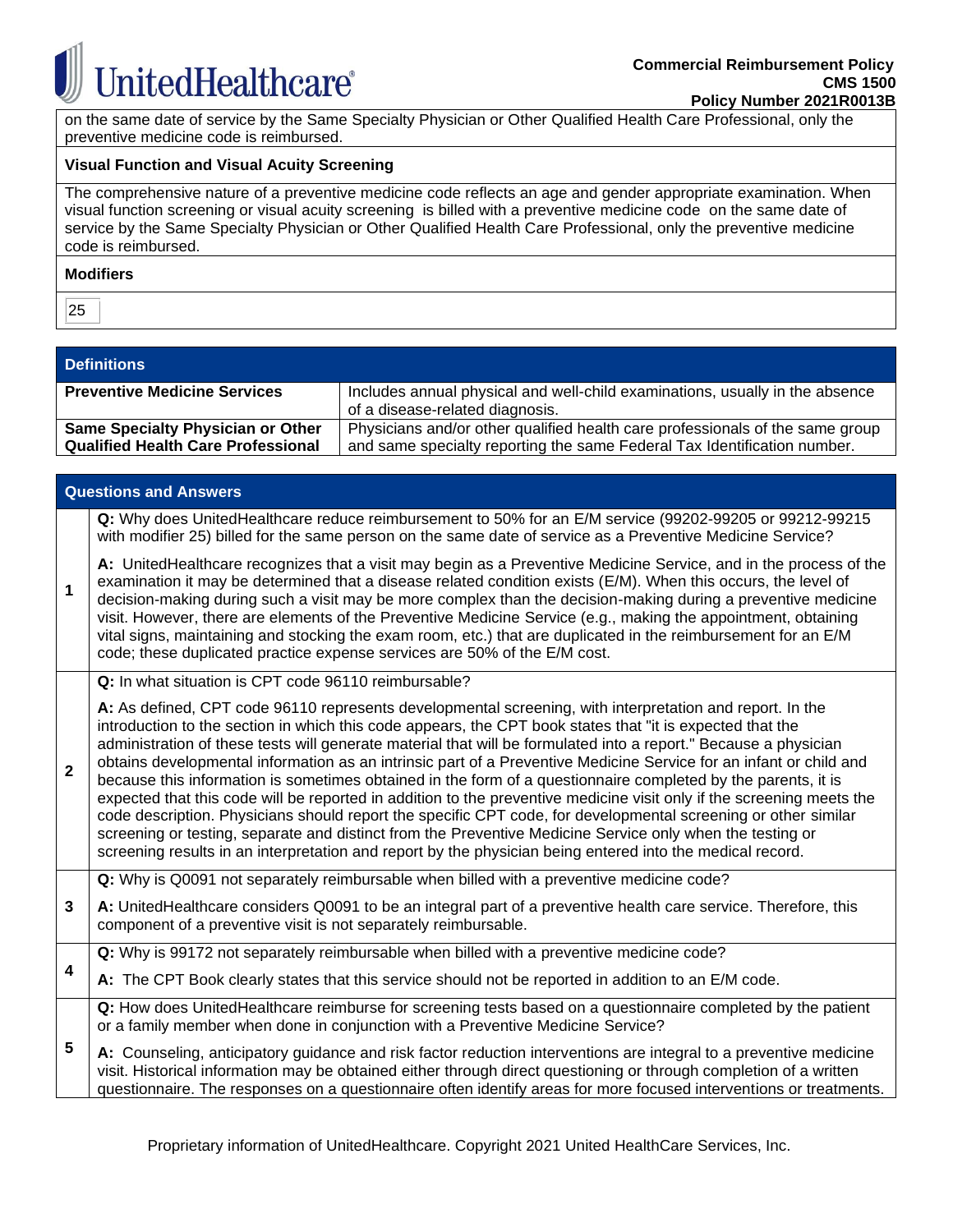## **UnitedHealthcare®**

Since this screening is part of a Preventive Medicine Service, it is not reimbursed separately. Occasionally, a screening instrument requires interpretation, scoring, and the development of a report separate from the preventive medicine encounter. In those situations, where a CPT code exists for that service, screening, interpretation and development of a report is reimbursed separately from a Preventive Medicine Service.

#### **Codes**

#### **Preventive Medicine Service Codes**

| 99381 | 99384 | 99387 | 99393 | 99396 |
|-------|-------|-------|-------|-------|
| 99382 | 99385 | 99391 | 99394 | 99397 |
| 99383 | 99386 | 99392 | 99395 | G0402 |

<span id="page-3-0"></span>**Codes Included in Preventive Medicine Services**

#### **Problem Oriented E/M Service Codes**

| 99202 | 99204 | 99212 | 9921  | G0463 |
|-------|-------|-------|-------|-------|
| 99203 | 99205 | 99213 | 99215 |       |

#### **Other E/M Service Codes**

| 99211 | 99244 | 99253 | 99282 | G0245 |
|-------|-------|-------|-------|-------|
| 99241 | 99245 | 99254 | 99283 | G0246 |
| 99242 | 99251 | 99255 | 99284 | S0285 |
| 99243 | 99252 | 99281 | 99285 |       |

#### **Screening Services Codes**

|--|

#### **Prolonged Services Codes**

| 99354 | .<br>994<br>7 F<br>. | $19941$ <sup>-</sup>          |
|-------|----------------------|-------------------------------|
| 99355 | 99416                | 040<br>$\cdots$<br>--<br>U 44 |

#### **Counseling Services Codes**

| 0403T | 99404 | 99409 | G0396 | G0446 | H0005 | T1006 |
|-------|-------|-------|-------|-------|-------|-------|
| 99401 | 99406 | 99411 | G0397 | G0447 | S0257 | T1027 |
| 99402 | 99407 | 99412 | G0443 | G0473 | S0265 |       |
| 99403 | 99408 | G0296 | G0445 | G2011 | S9470 |       |

#### **Medical Nutrition Therapy Services Codes**

97802 | 97803 | 97804 | G0270 | G0271

#### **Visual Function and Visual Acuity Screening Codes**

99172 0333T

#### **Resources**